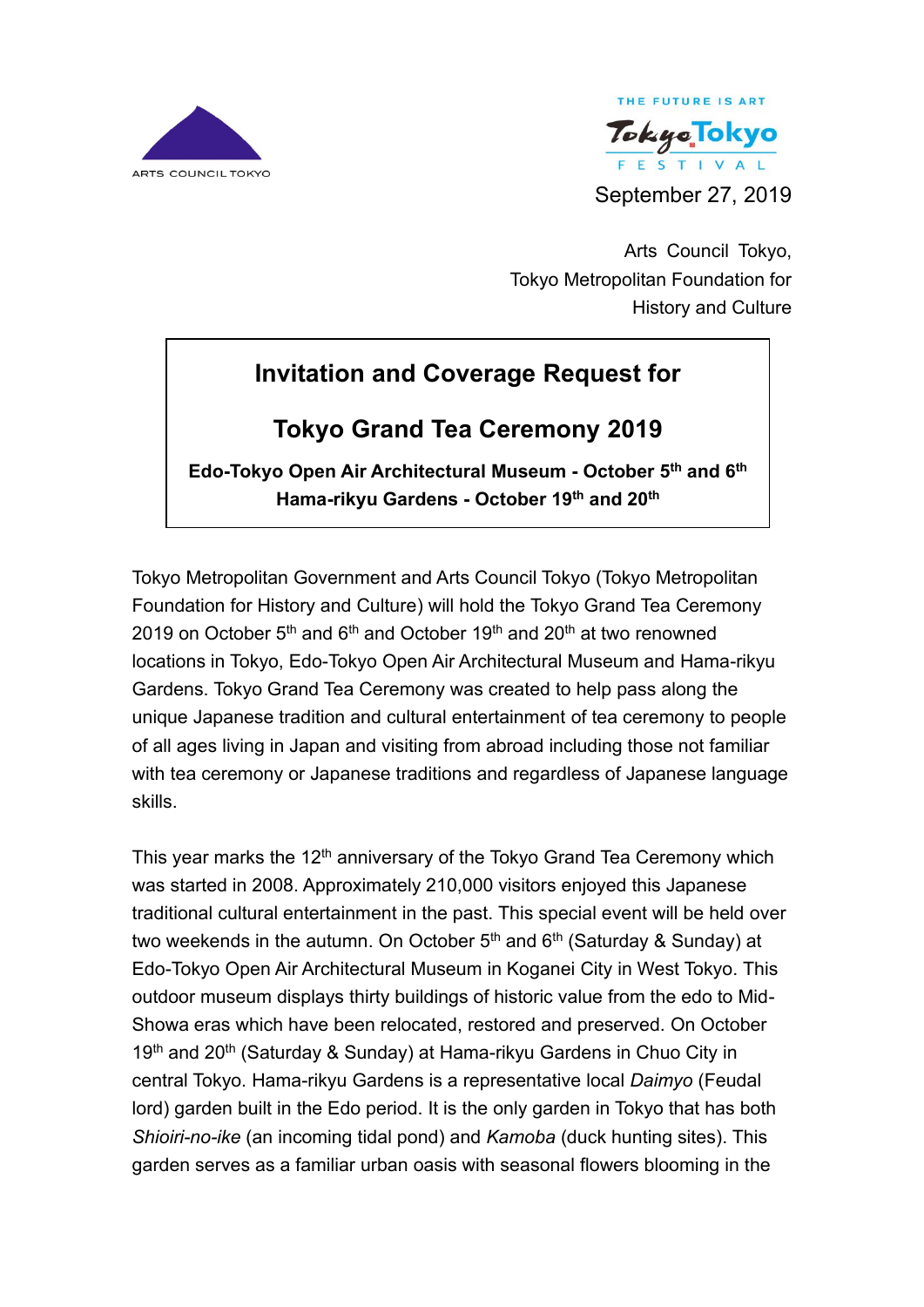prime of every season.

Various traditional schools of Japanese tea will attend with all teachers, staff, and students from the schools coming together to help entertain, educate, and support guests through tea ceremony procedure. Tokyo Grand Tea Ceremony is a loved and cherished annual event where guests can experience wonderful Japanese tradition. We very much appreciate to have you cover our event.

Photos from last year's Tokyo Grand Tea Ceremony 2018 can be seen below.

- Indoor Tea Gathering
- Nodate (Outdoor Tea Gathering)



⚫ Tea Ceremony Workshop for Beginners

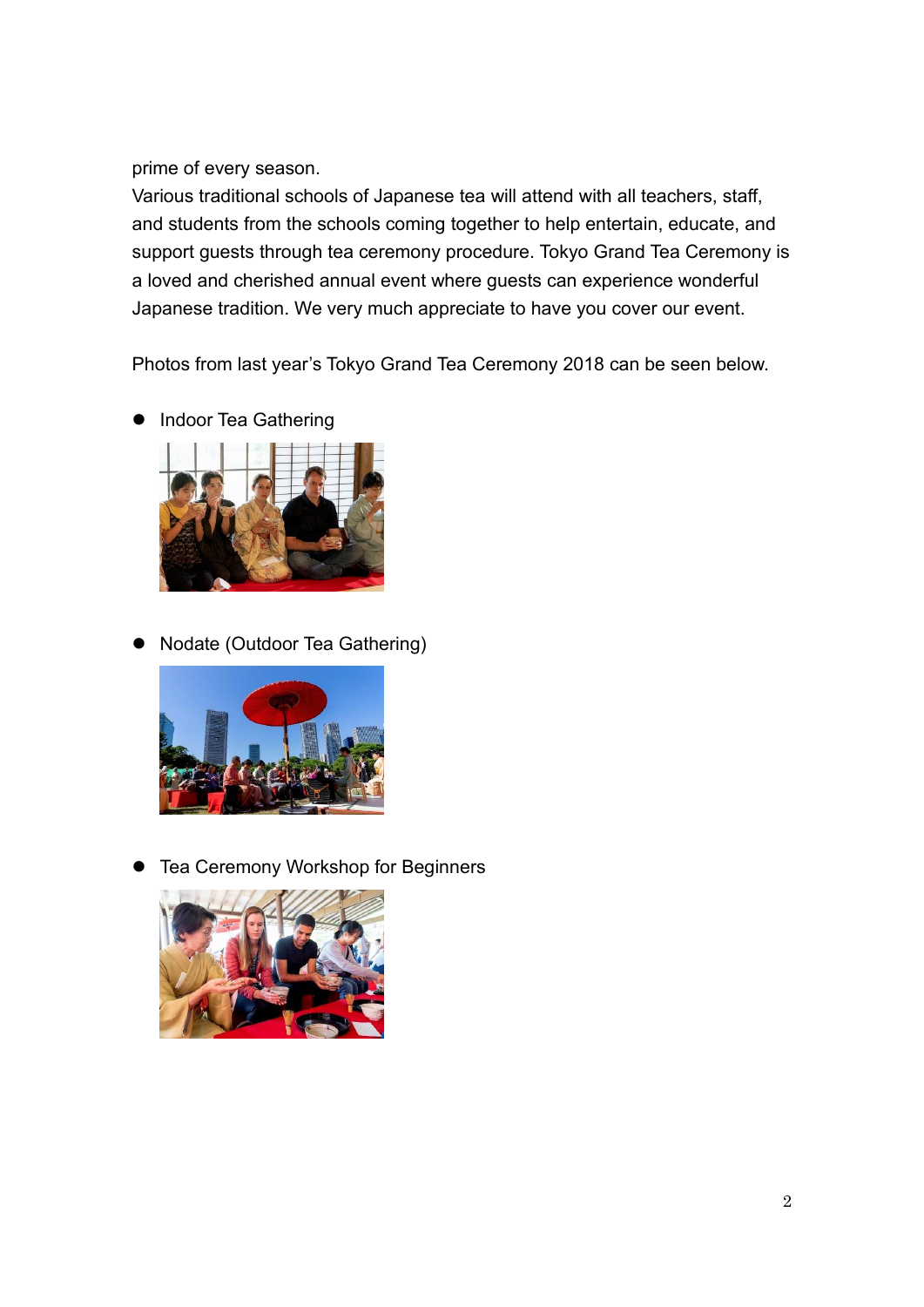## **[Program Outline]**

## ⚫ **Tokyo Grand Tea Ceremony 2019 at Edo-Tokyo Open Air Architectural Museum**

#### **Date and Time:**

October  $5<sup>th</sup>$  and  $6<sup>th</sup>$ , 2019 (Saturday & Sunday)

9:30am - 4:10pm (Reception closed at 3:20pm, entry closed at 4:00pm)

#### **Venue:**

Edo- Tokyo Open Air Architectural Museum

3-7-1 Sakura-cho, Koganei-shi, Tokyo (inside Koganei Park)

#### **Access:**

- From Musashi-Koganei Station (JR Chuo Line), take the Seibu bus at platform No.2 or 3 near the north exit of Musashi-Koganei Station. Leave the bus at Koganei-koen-nishiguchi and walk for 5minutes.
- From Hana-Koganei Station (Seibu-Shinjuku Line), take the Seibu bus for Musashi-Koganei Station at Minami-Hana-Koganei. Leave the bus at Koganei-koen-nishiguchi, and walk for 5minutes.
- Exclusive news media parking lot is not available.



## **Organized by:**

Tokyo Metropolitan Government Arts Council Tokyo (Tokyo Metropolitan Foundation for History and Culture) **Supported by:** Koganei City Koganei City Society of Commerce and Industry **In cooperation with:**

Tokyo Metropolitan Tea Ceremony Association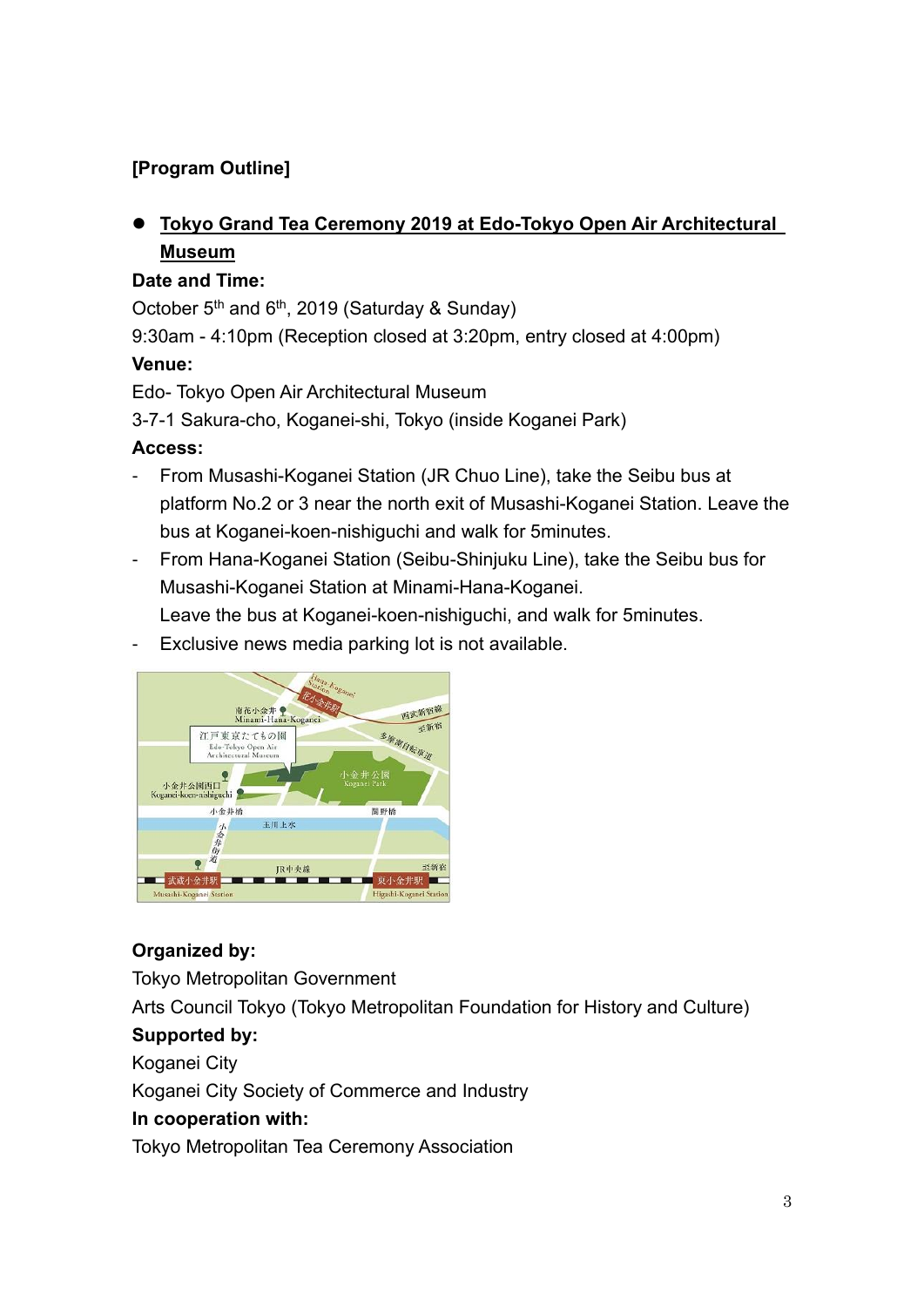Edo-Tokyo Open Air Architectural Museum (Tokyo Metropolitan Foundation for History and Culture)

**Park Admission Fee:** Free of charge during this event

## **Details of Events:**

# **1. "Tea Gathering in English" at Farmhouse of the Tsunashima Family**

This program is an authentic tea gathering with an English guide.

- Ticket price: ¥700
- English translation available
- **2. "Tea Ceremony Workshop for Beginners" at Farmhouse of the Yoshino Family**

This program is a lesson for beginners to learn about the traditional Japanese tea ceremony culture with an English guide.

- Ticket price: ¥300
- English translation available

## **[Other Events on the Same Days]**

## **Traditional Culture Experience Program for Foreign Visitors**

- Time: 9:30am 4:00pm
- Various exhibits and experiences such as Kimono dressing (free of charge), Edo Sashimono (Making chopsticks) (¥500)
- English translation available

## **[Guideline for coverage and photographing during the event]**

- Press reception will be set up in the "Information Center" tent installed at the entrance square of Edo-Tokyo Open Air Architectural Museum, open from 9:30 am (the museum opening time) to 4:10 pm (event closing time).
- You are restricted from bringing in reflectors, and equipments which reflect lights, or drones.
- You can use camera tripods, unipods or stepladders when photographing "Outdoor Tea Gathering" and outside appearance of buildings and the garden.

However, you are restricted from using camera tripods, unipods or stepladders in the following places, the gardens of House of Korekiyo Takahashi and Second House of the Nishikawa Family, the front garden of Farmhouse of the Tsunashima Family, the garden of Residence of Hachirouemon Mitsui, Tea Arbor "Kaisuian", the garden of House of Georg de Lalande, and any narrow passage which may affect visitors.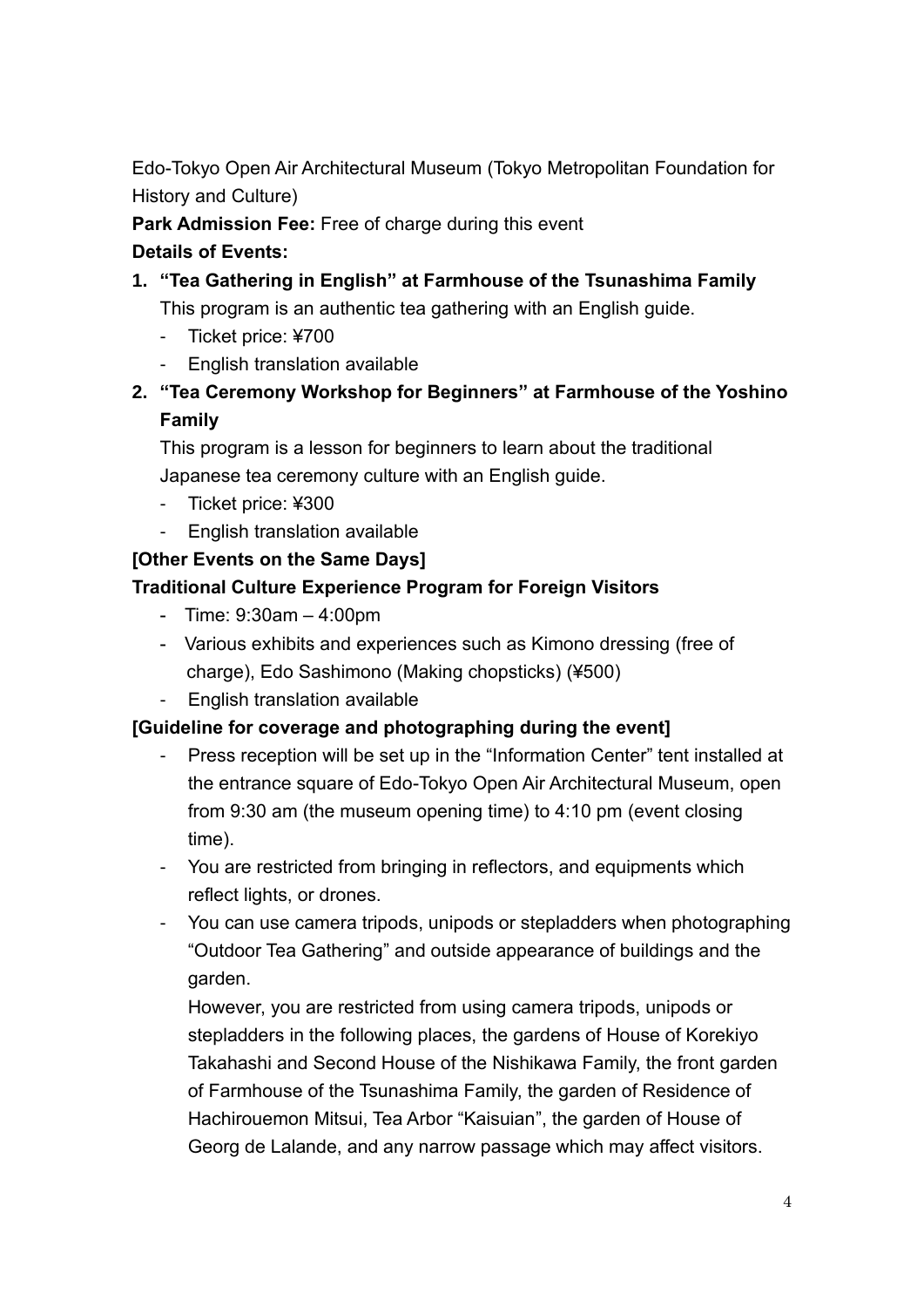- Using camera tripods, unipods or stepladders is not allowed inside of any buildings for the purpose of building preservation.
- In principle, using camera lighting equipment is not allowed when photographing at the venue of "Indoor Tea Gathering".
- This event will be held as scheduled rain or shine, cancelled only on stormy weather.
- In principle, our staff will not accompany the press.
- Use of a power source at the venue is not allowed.
- Please note official photos are not available for immediate use.

#### ⚫ **Tokyo Grand Tea Ceremony 2019 at Hama-rikyu Gardens**

#### **Date and Time:**

October 19<sup>th</sup> and 20<sup>th</sup>, 2019 (Saturday & Sunday)

9:00am – 4:10pm (Reception closed at 3:30pm, entry closed at 4:30pm)

#### **Venue:**

Hama-rikyu Gardens

1-1 Hamarikyu-teien, Chuo-ku, Tokyo

#### **Access:**

- 7 minutes' walk from Shiodome Station or Tsukijishijo Station (Toei Oedo Line), or from Shiodome Station (Yurikamome Line).
- 12 minutes' walk from Shimbashi Station (JR Line, Tokyo Metro Ginza Line, Toei Asakusa Line).
- Exclusive news media parking lot is not available.



#### **Organized by:**

Tokyo Metropolitan Government

Arts Council Tokyo (Tokyo Metropolitan Foundation for History and Culture)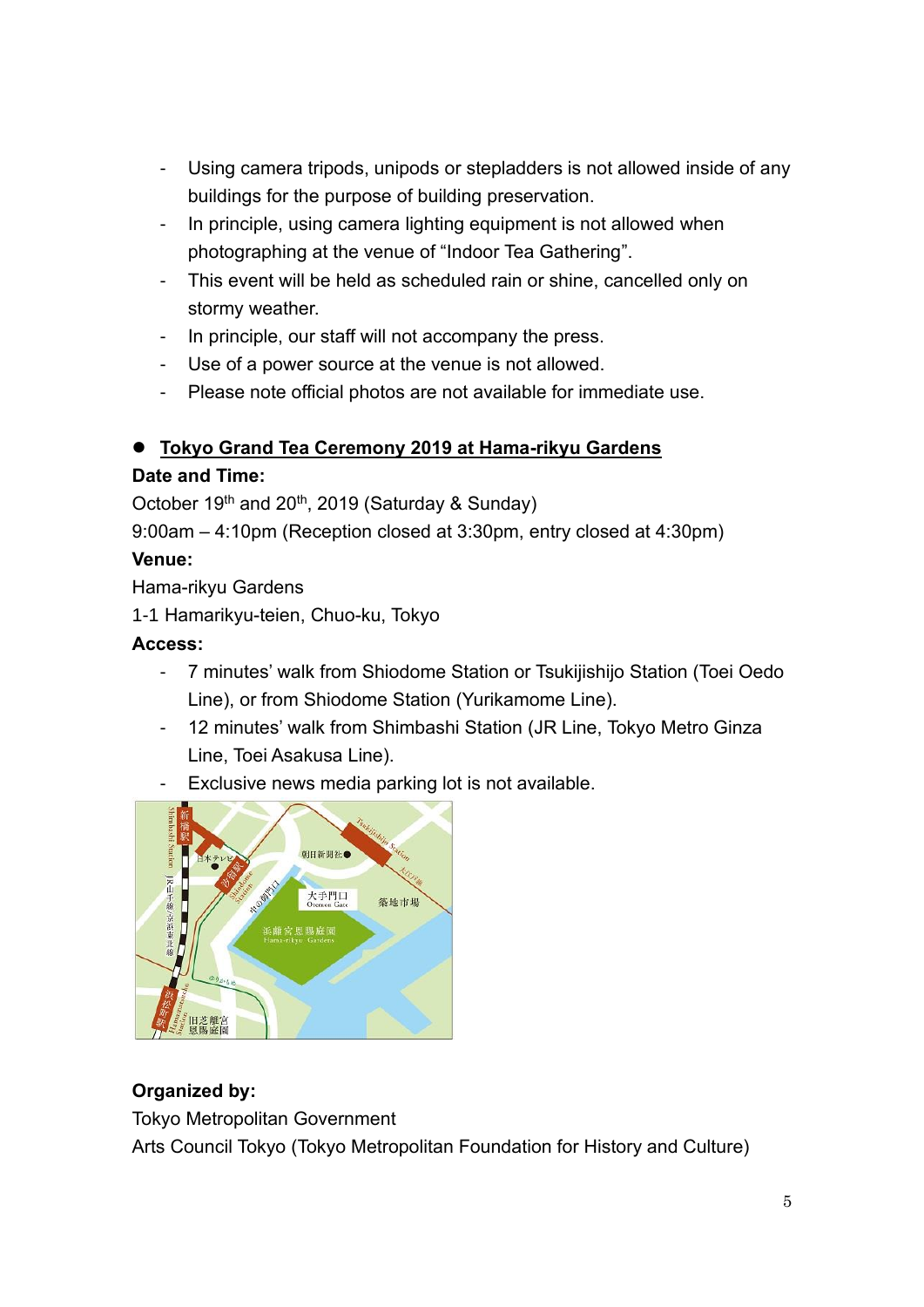#### **Co-organized by:**

Tokyo Metropolitan Park Association

#### **Supported by:**

Chuo City

#### **In cooperation with:**

Tokyo Metropolitan Tea Ceremony/Flower Arrangement Federation Tokyo Metropolitan High School Cultural Federation; Tea Ceremony Department

## **Garden Admission Fee:**

General: ¥300 65 or over: ¥150

## **Details of Events:**

#### **1. "Nodate (Outdoor Tea Gathering) in English" at Fujimi Yama area**

This program is an open air tea gathering under the clear autumn sky with an English guide.

- Ticket price: ¥300
- English translation available

## **2. "Tea Ceremony Workshop for Beginners" at Kaboku-en**

This program is a lesson for beginners to learn about the traditional Japanese tea ceremony culture with an English guide.

- Ticket price ¥300
- English translation available

## **[Other Events on the Same Days]**

## **Traditional Culture Experience Program for Foreign Visitors**

- Time: 9:30am 4:00pm
- Various exhibits and experiences such as Ikebana (Japanese flower Arrangement), Kimono dressing (free of charge), Edo Sashimono (Making chopsticks) (¥500).
- Ikebana (Japanese flower arrangement) performance will be held on the stage.

## **[Guideline for coverage and photographing during the event]**

Press reception will be set up in the "Reception for Guests and Personnel" tent installed at the entrance "Otemon Gate" (Shimbashi, Shiodome, Tsukiji direction), open from 9:00am (the garden opening time) to 4:10 pm (event closing time).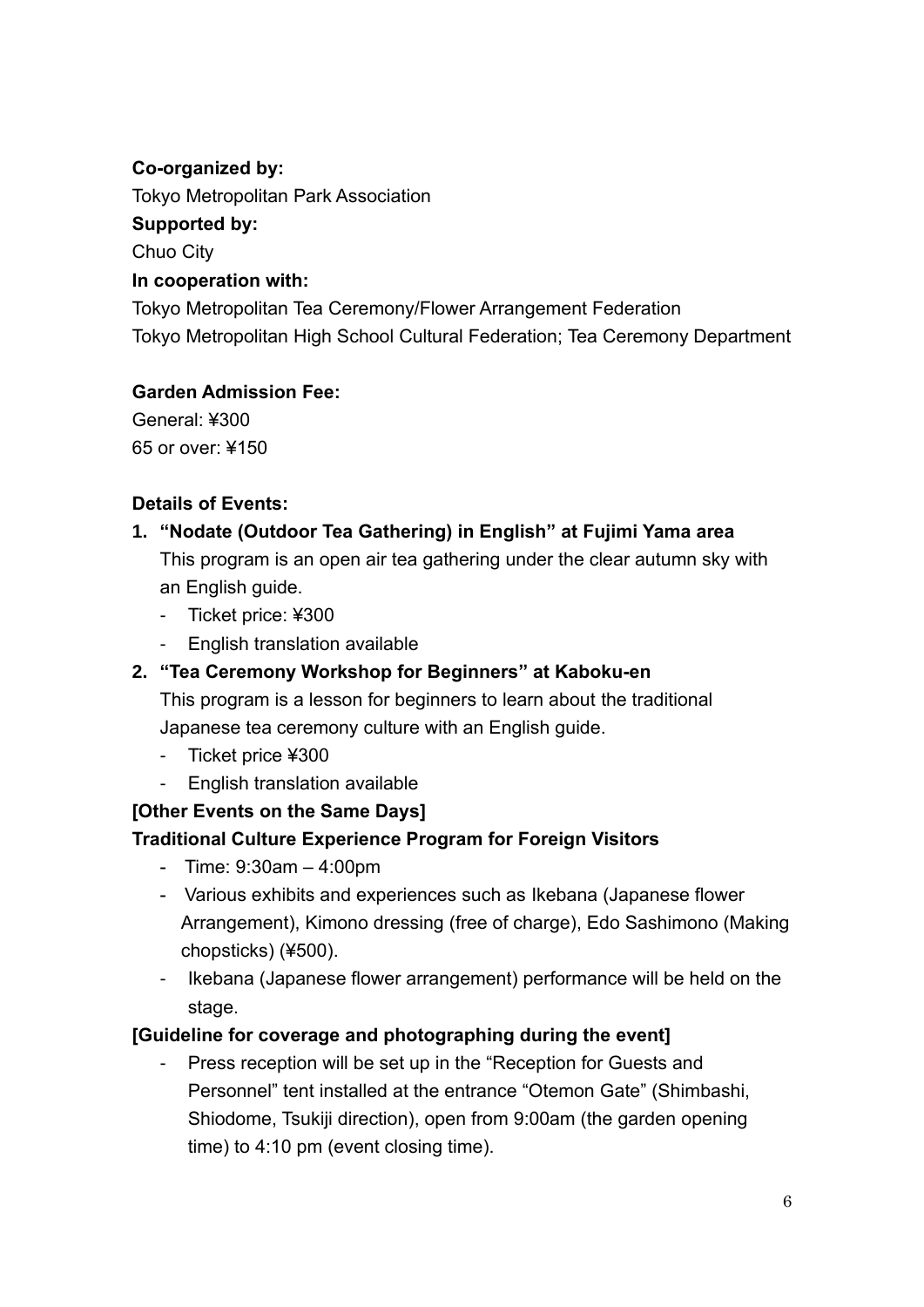- You are restricted from bringing in reflectors, equipment which reflect lights, stepladders, tall cameras, light equipment, flashes (except for built-in flash of a camera) or drones.
- You can use camera tripods or unipods when photographing "Outdoor Tea Gathering" and outside appearance of buildings and the garden. However, you are restricted from using camera tripods or unipods in any narrow path which may affect visitors.
- Using camera tripods or unipods is not allowed inside of any buildings for the purpose of building preservation.
- In principle, using camera lighting equipment is not allowed when photographing at the venue of "Indoor Tea Gathering".
- This event will be held as scheduled rain or shine, cancelled only on stormy weather.
- In principle, our staff will not accompany the press.
- Use of a power source at the venue is not allowed.
- Please note official photos are not available for immediate use.

For more details regarding Tokyo Grand Tea Ceremony 2019 or press inquiries, please feel free to contact:

#### **[Public Inquiries]**

Tokyo Grand Tea Ceremony Office: Phone: 03-6426-0558 (10:00am – 5:00pm Weekdays) E-mail: [tgtc2019@shutten-support.biz](mailto:tgtc2019@shutten-support.biz) **Official Website:** <http://tokyo-grand-tea-ceremony.jp/en>

#### **[Press Inquiries]**

PR Office of Tokyo Grand Tea Ceremony: Yasue Kyono Phone: 090-3331-7237 (Japan) +81-90-3331-7237(International) E-mail: tgtc2019\_pr@shutten-support.biz

\* Schedule and contents are subject to change or cancellation without prior notice.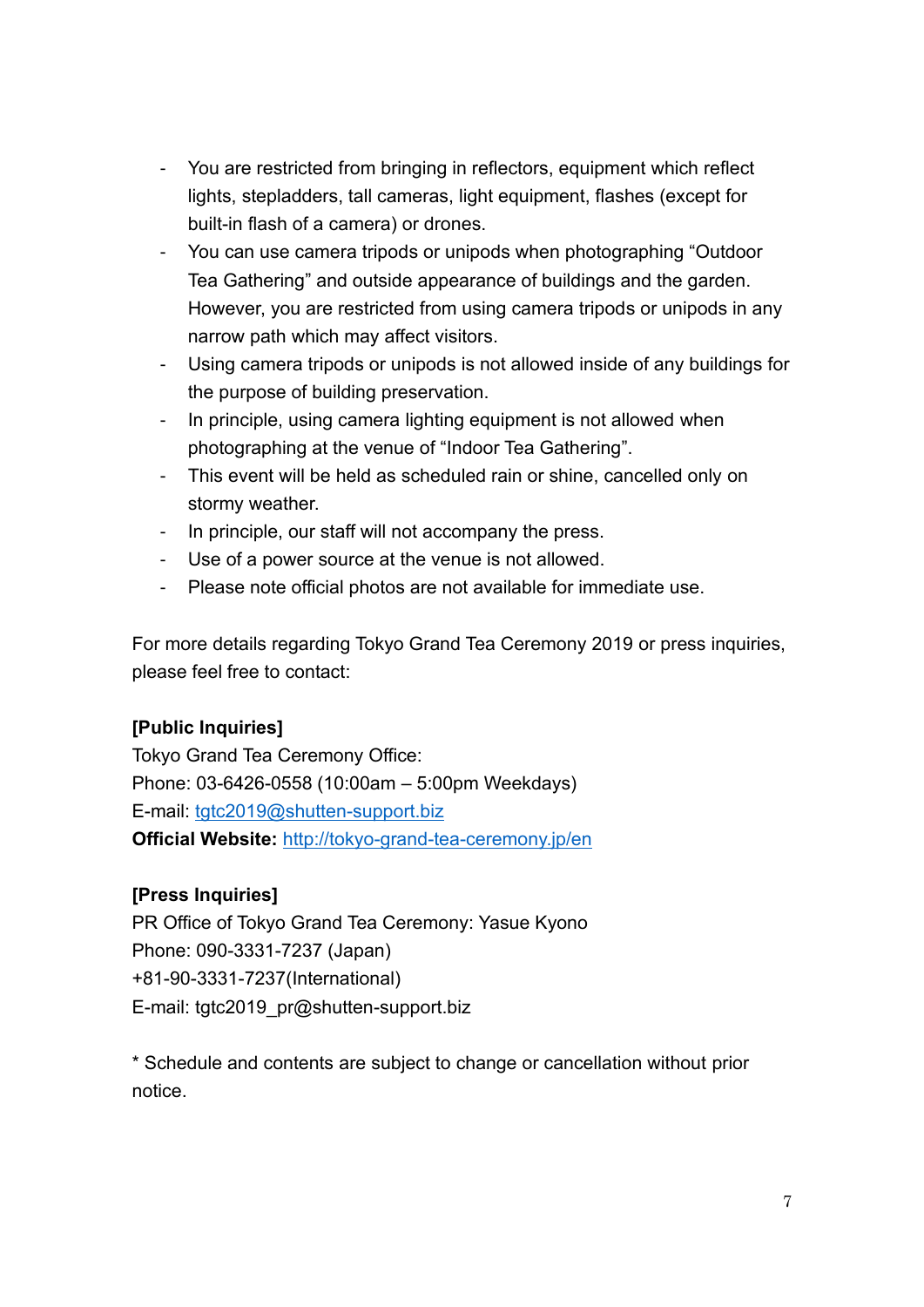## Attendance Confirmation

Please fill out the necessary information for visiting "Tokyo Grand Tea Ceremony 2019" and send back by email. In case that you will come to this event in Edo-Tokyo Open Air Architectural Museum, please return your attendance confirmation by 12:00pm on October 4<sup>th</sup>, Friday. In case that you will come to this event in Hama-rikyu Gardens, please return your attendance confirmation by 12:00pm on October 10<sup>th</sup>, Thursday. We very much appreciate your cooperation to inform us in advance. And also, please let us know about your photo equipment (both still and movie) in advance. Thank you for your cooperation. ※For inquiry: Tokyo Grand Tea Ceremony 2019 PR Office Yasue Kyono Tel 090-3331-7237

Return e-mail: [tgtc2019\\_pr@shutten-support.biz](mailto:tgtc2019_pr@shutten-support.biz)

- 1. Company Name
- 2. Media Name and department
- 3. Name of crew representative and Total number of crew

#### 4. Telephone number

#### 5. E-mail

#### 6. Address

7. Date of your desired visit